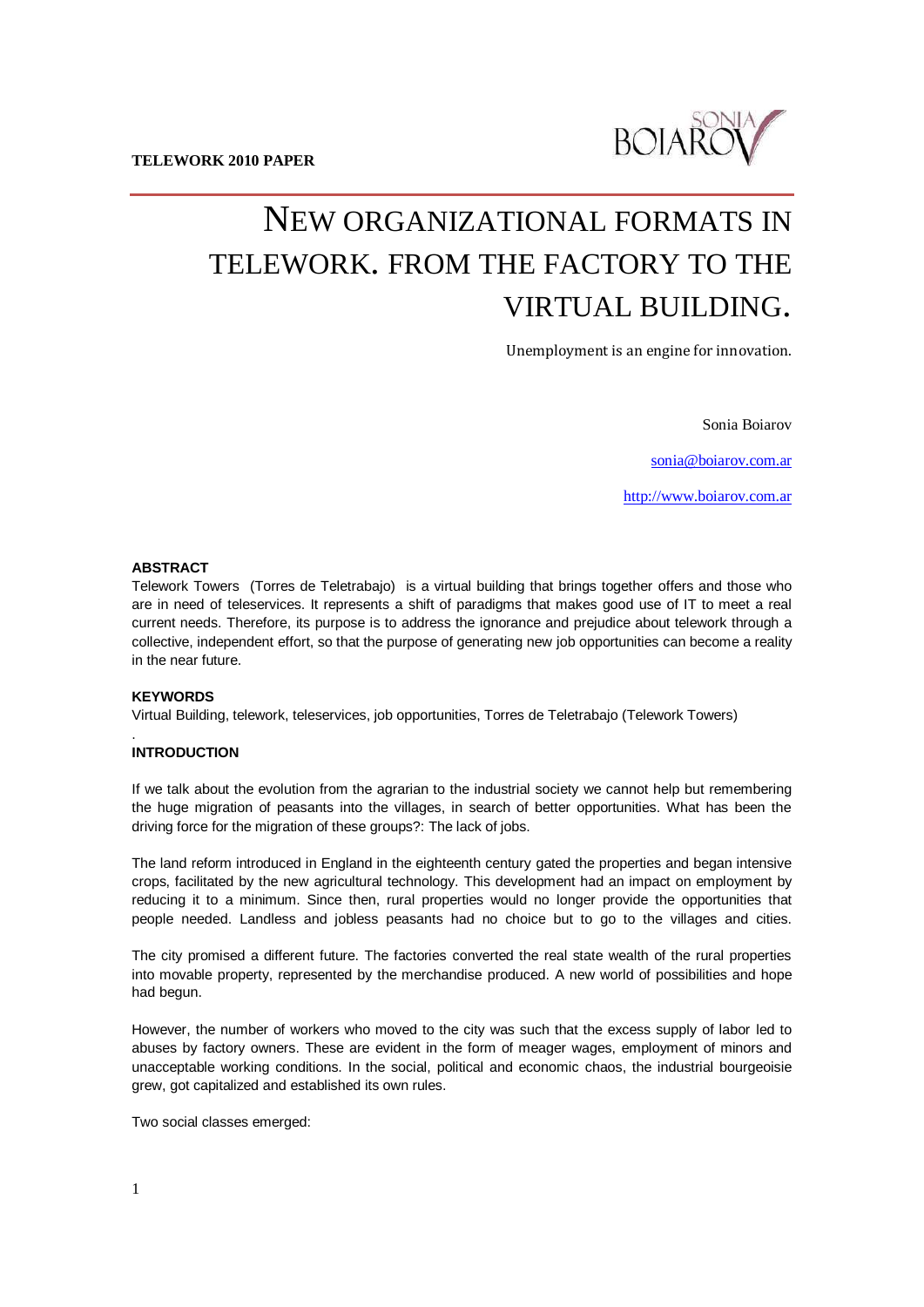1 - the industrial bourgeoisie, the owners of the machinery that due to its size was not possible to have at home, so they were placed in large factories, and

2 – The industrial proletariat, workers or labor force.

As time passed by it was necessary for workers to organize in order to implement the necessary counterbalances and thus dignify work. The class struggle was a necessary condition for a more egalitarian society.

The introduction of new technologies in industry, power sources and development of mass forms of production and consumption led to the 50 golden years of the Industrial Society. The economy expanded in our countries and generated wealth including large parts of society, until a new crisis, a contraction of the development model and the introduction of other new technologies gave rise to high unemployment rates that still survive.

Formal and decent employment which scholars insist on framing within the industrial society, does not offer opportunities to everyone. As we said, we live a new cycle of contraction, similarly to that of the passage from the agrarian to the industrial society.

At the risk of being unfair, just to summarize, but recognizing honorable exceptions, we are faced with abuses with characteristics adapted to our time which are dangerously hovering above us. Meager wages that make workers to be the new poor who cannot sustain themselves, long working hours that exceed the 8-normal-hour labor day, hopelessness in the growth or development within the company, and the high turnover of young people, form a discouraging picture. Unfortunately, the scene is even worse if we add the abuse and bad manners that we occasionally find in the workplace.

The "Y" Generation no longer has in mind a career in a company, and even less to sacrifice many hours of their lives in an office. They expect a better balance between work and their own personal life.

That is how a whimsical balance within formal work – with less employees – and informal work - composed of young people that choose their independence, for older people who fail to find jobs within the traditional market, and by free-lance professionals that look for other opportunities. It is a transcendental period of change that will not stop.

Each period of growth and development is followed by a contraction period that renews it and expands it, but with specific characteristics. They do need to rethink development scenarios and create new analysis categories.

Our challenge is not an easy one. We must understand the historical origins of economic cycles and their impact on social change, in order to recognize ourselves in the middle of the dichotomy between an industrial society that has started to shrink and the new information society that is just beginning to expand.

In the middle of the chaos produced by these changes and the suffering due to the lack of jobs, we are forced to innovate. Any change brings unimagined opportunities, which were impossible in old days, but that we can have today, in our living-room, in our computer, on the Internet.

In light of these challenges, we intend to gather teleworkers that are at present scattered and unorganized, in Telework Towers (www.torresdeteletrabajo.com.ar).

Telework Towers is a virtual building. The building does not exist in real world. It is in itself a new reality: the virtual reality only possible due to the technological advances and the Internet.

Although for many it is difficult to work on the basis of abstraction, it does exist, and is based on knowledge. It becomes a new form of production and a new worker: the teleworker. The product of this productive force gathered in this building is also virtual, a new paradigm.

2 *The wealth of nations today is the sum of its tangible and intangible products.*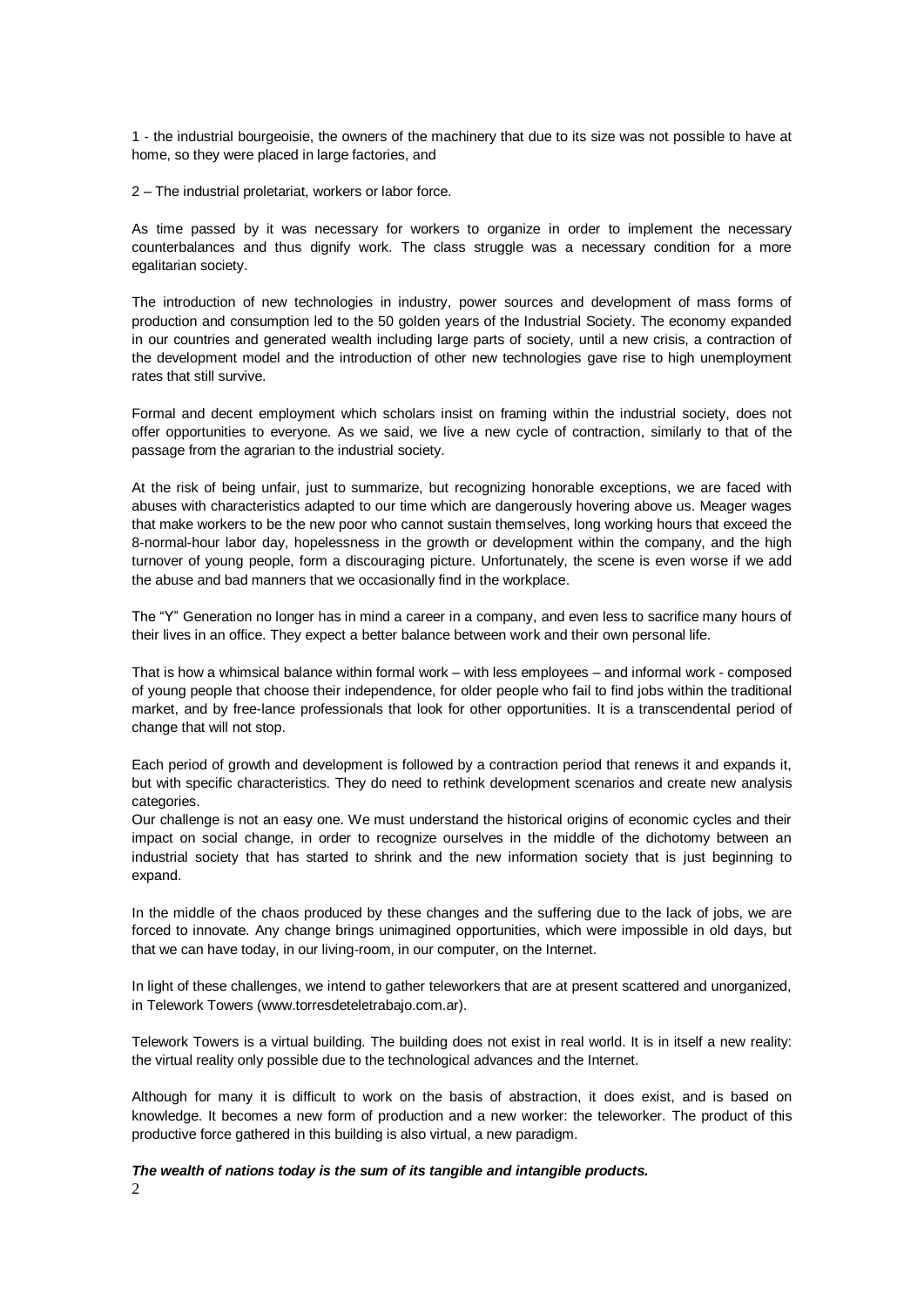Telework Towers is not a company, is not a job bank and is not a social network. It is a virtual office building that gathers in one place the intellectual capital and puts the knowledge of workers in productive action, making it available to any person who needs it and wishes to hire him (her).

It does not get involved in the recruitment process as its duty is to bring parties closer. Employers will know where to look for and teleworkers will have a place to offer their services. It is the non-physical, intangible place, for micro-entrepreneurs, businessmen and professionals who do not know how to start teleworking.

It is definitely a new form of organization, not previously seen, which helps to create jobs. The recruitment process flows directly direct between the interested party and the teleworker. This avoids intermediation, improves income distribution, and allows smoothing the ups and downs of an independent activity.

It is based on collaboration because all are committed to spread and sell the services of the building, not only the individual service, creating a synergy which was unimaginable at other times which can be seen merely to search in Google "telework towers" and see the number of occurrences of a project that was only launched last March.

# **BACKGROUND OF TELEWORK TOWERS (TT)**

After completing the research: Exporters of Internet<sup>1</sup> Services, which was conducted by the Comisión TIC (IT Commission)<sup>2</sup> at the USUARIA<sup>3</sup> for the IDRC<sup>4</sup> in 2007, it became clear that the difficulty of teleworkers to find job opportunities were similar to those expressed by the contractors who revealed that recruitment of staff would improve in Latin America and the Caribbean if they knew the legal risks involved, and if recruitment procedures and payments were easier, as well as ensuring the correct selection of bidders who would provide some kind of support to the services to be hired.

In view of these results, the need to set up an organization of teleworkers to facilitate the reunion of suppliers and contractors was evident. Thus, in August 2009, the project of Telework Towers (TT) was presented on the 1st. International Telework Congress in Costa Rica. From that moment it began to take shape. In order to do this, we called volunteers who wish to cooperate with the project.

# **THE START**

We developed a search engine – the TT-core - based on the classification of services of the WTO-World Trade Organization. It was established that each floor would represent a different profession.

We selected simple 2D site, with photoshopped images that simulated the virtual reality of the building. The comments were received encouraged us to maintain this feature as an element that made a difference as regards traditional web sites.

We also modified the usual manner in which business sites offered product on sale, where a percentage is paid after the transaction is finished. In view of our possibilities, it was difficult to develop a system based on control operations so we opted to rent offices for a social value<sup>5</sup> so that all those who wished to telework could join, as the cost would not be an obstacle and they could feel a part of the project.

# **ELEMENTS THAT MAKE THE DIFFERENCE**

<sup>1</sup> *Exportadores de Servicios en Internet, Chapter 2, page 92[, http://www.etis-lac.org.ar/](http://www.etis-lac.org.ar/)*

<sup>2</sup> *Comisión de Teleservicios en la Sociedad de la Información y el Conocimiento, [www.tic.org.ar](http://www.tic.org.ar/)*

<sup>3</sup> *Asociación Argentina de Usuarios de la Informática y las Comunicaciones, [www.usuaria.org.ar](http://www.usuaria.org.ar/)*

<sup>4</sup> *International Development Research Center, [www.idrc.ca/lacro](http://www.idrc.ca/lacro)*

<sup>5</sup> *Monthly rent for offices paid by tenants is 25 pesos, i.e. USD 7.00.*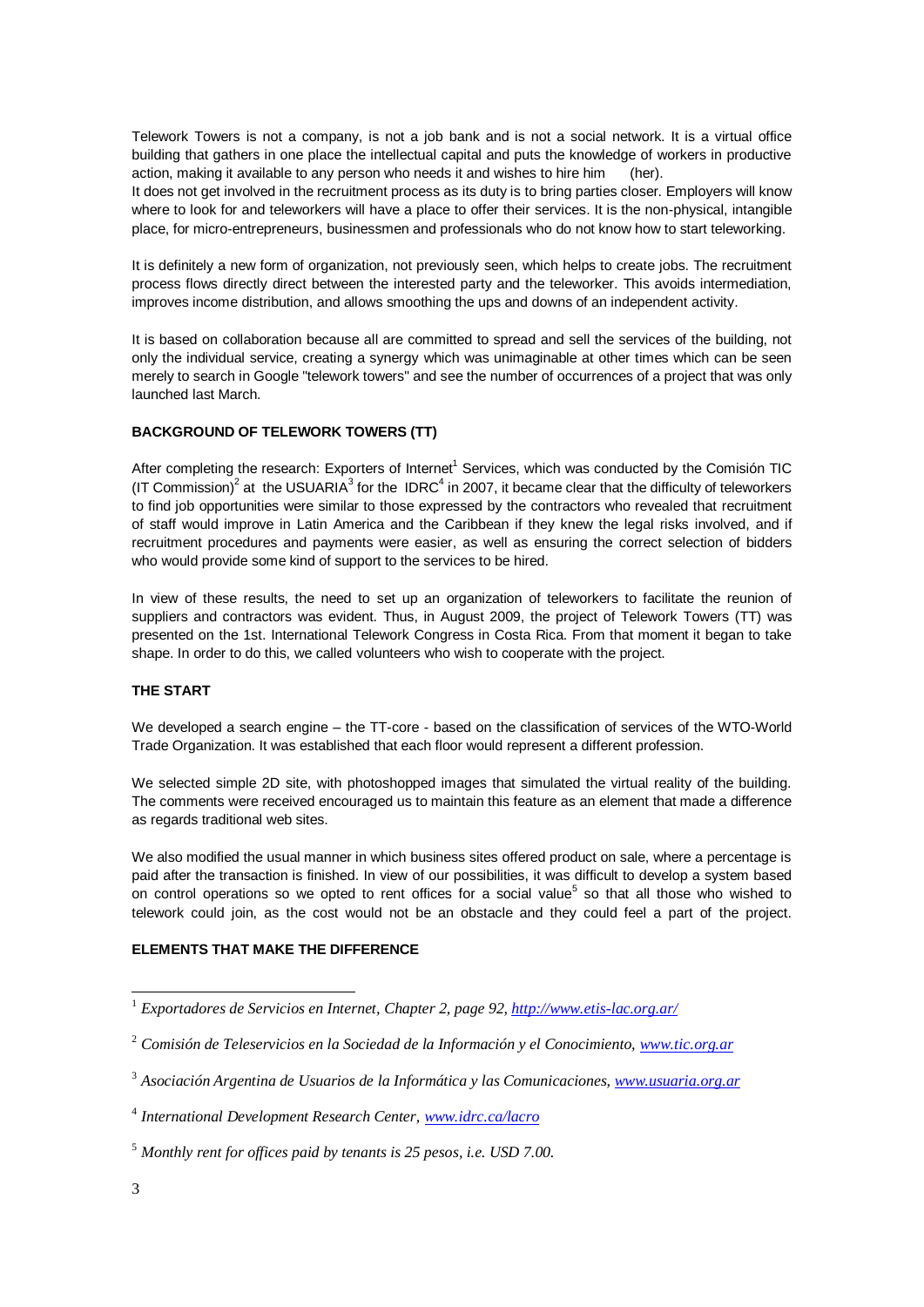#### *Telework Towers is not merely a social network*

Social networks on the internet are a relevant social phenomenon that is revolutionizing the way people communicate and interact with different interests.

They are based on the theory of the six degrees which says that if each person is linked to five other persons, everybody in the world could be connected. It can be expressed in a graph as follows $^6$ :



While the tenants of TT are connected through a closed group on Facebook, the social network is not an end in itself but instead it is seeking concrete results identifying a particular type of member: those who want to telework or expand their job opportunities in this manner.

TT members are linked in Facebook in order to start specific consultation on billing, clients, doubts on telework, meeting coordination, and so on. Everybody helps to disseminate and improve the web site. The following topics will clarify some elements that make TT a different site.

#### *TT´s requirements for tenants*

Not everyone can rent an office in Telework Towers. Only those who accept the code of Ethics, the Netiquette norms and the commitment for professional excellence are accepted.

This group of principles seeks to provide more support to contracting parties.

#### *TT constantly trains virtual tenants*

Although experience as a teleworker is required, in some cases people without experience in telework but

<sup>6</sup> *Juan José Lozano, Las redes sociales, Una nueva forma de comunicación, http://sociedadinformacion.fundacion.telefonica.com/DYC/SHI/Articulos\_Servicios\_- \_Redes\_Sociales/seccion=1188&idioma=es\_ES&id=2009101611280001&activo=4.do*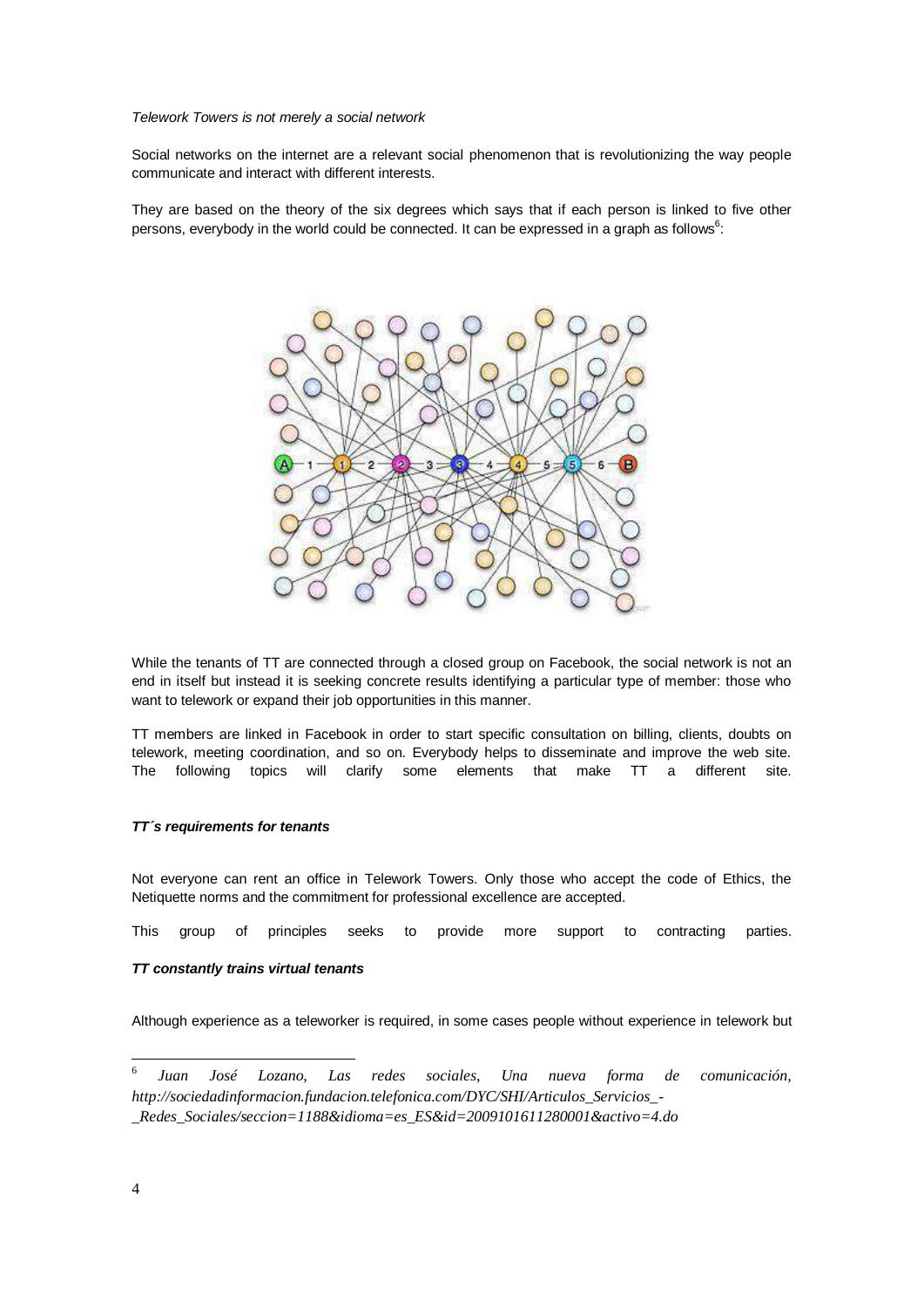users of IT appear. In these cases, it is necessary to train them so that they may develop excellence in the provision of their services.

We try to make everyone understand that the failure of just one is detrimental to all tenants, and precautions are taken so that the lack of knowledge does not lead to failure in the provision of services.

Virtual meetings are held on a monthly basis in order to discuss specific issues related to telework. Each topic becomes a training theme in which stakeholders get involved on a voluntary and free basis. Once training is completed a CEDTEL (Center for Education in Telework) certificate is given to participants, so that the training sessions become part of the tenants´ CV.

# *TT provides a floor and an office, i.e. a virtual domicile*

When teleworkers do not have an office and their home is their working space, they avoid giving their private domicile to strangers. This is one of the weaknesses for teleworkers that decide to telework.

By renting a virtual office in TT, the system assigns an apartment and an office which can be disclosed when necessary (website, business cards, e-mail signatures, and so on)

Virtual addresses<sup>7</sup> are now a new legal space according to current usage. Unlike the traditional domicile that is the home of the teleworker, in which rights and obligations can be assumed and the compliance of obligations can be required, the virtual domicile is also the permanent domicile of the legal or natural person on the Web. The permanent use, not only of a web site, but also of an individual electronic post office box or other technological application are considered the virtual domicile of teleworkers in present days.

Some precedents on virtual addresses are found in Law 527 of 1999 in Colombia and the Law on Electronic Signatures in Global and National Commerce of the United States of America, of the year 2000.

7 *[Reference for Argentina]"The Civil Code addresses the question of domicile in articles 89 to 102, which are part of title VI (On the domicile) of the First Section (Persons in General)of book One (Persons).*

*Pursuant to the provisions contained in Article 89 of the CC, the real domicile is the main place or site of residence and business.*

*It may happen, though, that the home is in one address, and business in another, and in this case Article 94 establishes that the place "where the family is established" prevails.*

*Curiously enough, this norm is compatible with the reality posed by the use of IT and the mass access to the internet, in such a way that they permit the individual to take care of personal, labor and commercial issues from the domicile of the individual, and therefore the compulsory attendance to a unique physical site, which characterizes business practices in the industrial society, ceases to exist.*

*As a new entity we have the conceptual separation of the domicile and of the physical residence.*

*Article 90 of the Civil code admits the existence of the virtual domicile as having legal nature, in view of the domestic norms, and that is why electronic notifications take place, which for the time being is voluntary but in fact possible.*

[http://www.tecderecho.com.ar/index.php?option=com\\_content&view=article&id=14:el-domicilio-virtual](http://www.tecderecho.com.ar/index.php?option=com_content&view=article&id=14:el-domicilio-virtual-una-practica-introducida-por-los-usos-y-costumbres-con-consecuencias-juridicas-innegables&catid=32:doctrina-de-internet&Itemid=14)[una-practica-introducida-por-los-usos-y-costumbres-con-consecuencias-juridicas](http://www.tecderecho.com.ar/index.php?option=com_content&view=article&id=14:el-domicilio-virtual-una-practica-introducida-por-los-usos-y-costumbres-con-consecuencias-juridicas-innegables&catid=32:doctrina-de-internet&Itemid=14)[innegables&catid=32:doctrina-de-internet&Itemid=14](http://www.tecderecho.com.ar/index.php?option=com_content&view=article&id=14:el-domicilio-virtual-una-practica-introducida-por-los-usos-y-costumbres-con-consecuencias-juridicas-innegables&catid=32:doctrina-de-internet&Itemid=14)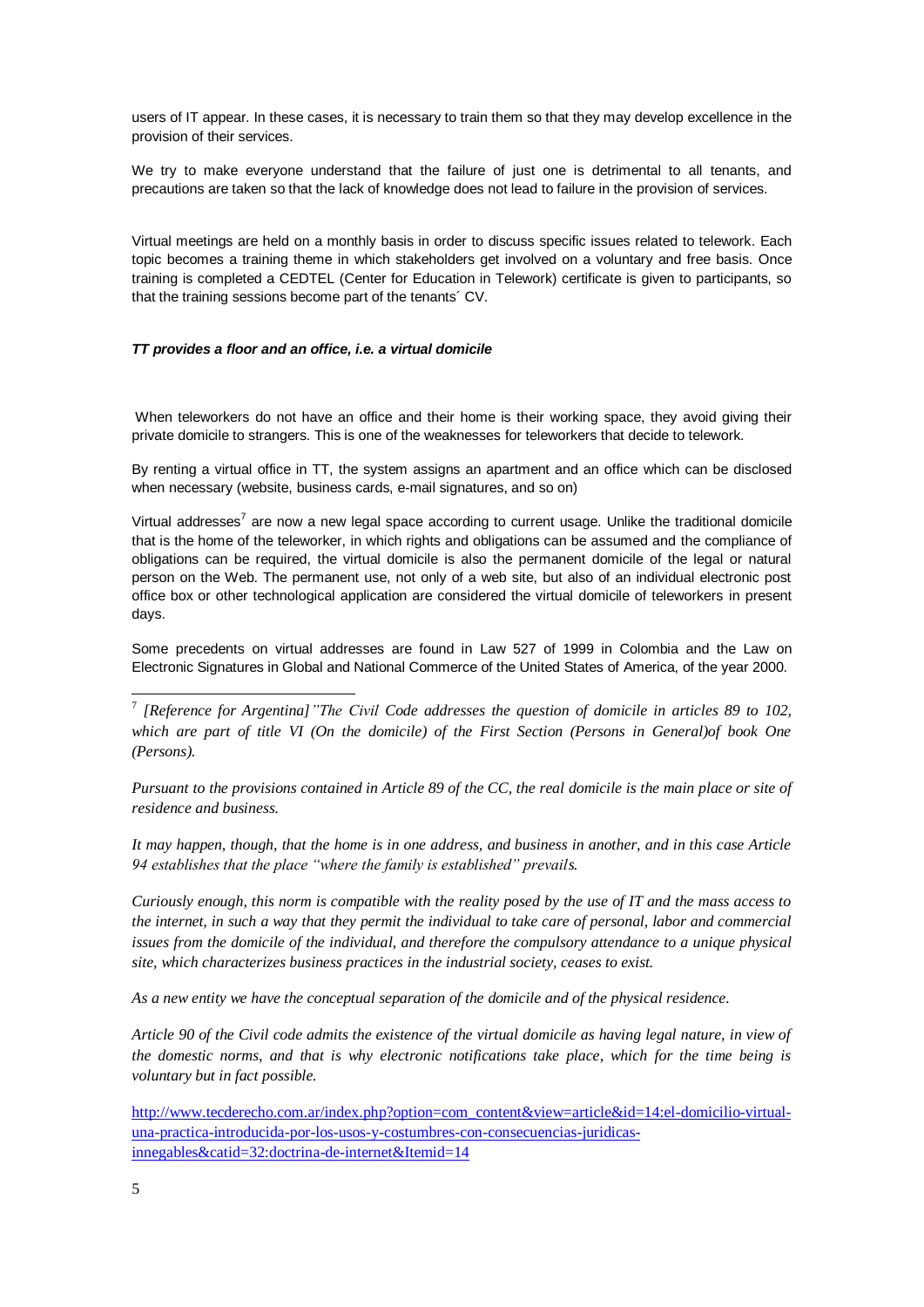Both laws require "that consumers accept contracts and invoices electronically signed and the bills signed in this negotiated on the internet, but for this, companies have to check that their clients have a valid electronic domicile as well as other technical means<sup>8</sup> to receive information."

#### *TT replaces the personal website*

For those who do not want to maintain a web site that requires investment and constant updates, TT offers a manner to be on the network in order to optimize the investment of each professional.

Teleworkers having a web site can indicate it in their virtual offices so that visitors can visit them, thus generating more traffic.

It also improves the position of certain search engines like Google, because it is easier to post a single website making the synergy among all than having millions of teleworker websites $^9$ .

#### *PROGRESS*

In May 2010 began a promotion activity started that included links to websites, clicks on Facebook, participation in events in several countries and newspaper articles.

These efforts resulted in adding 208 teleworkers to the virtual offices located in 15 countries shown in the image taken from the browser:

<sup>8</sup> *Alfa Redi, Revista de Derecho Informático, Nro. 034, Los documentos electrónicos y sus efectos legales en Colombia, May 2001, http://www.alfa-redi.org/rdi-articulo.shtml?x=678*

 $9$  Although we lack official statistics, it is said that in Argentine we have some 1.6 million teleworkers.

*[http://www.puntojus.com/index.php?option=com\\_content&view=article&id=84:mas-de-1600000-de](http://www.puntojus.com/index.php?option=com_content&view=article&id=84:mas-de-1600000-de-teletrabajadores-seran-incorporados-a-las-paritarias&catid=61:el-pais-de-las)[teletrabajadores-seran-incorporados-a-las-paritarias&catid=61:el-pais-de-las](http://www.puntojus.com/index.php?option=com_content&view=article&id=84:mas-de-1600000-de-teletrabajadores-seran-incorporados-a-las-paritarias&catid=61:el-pais-de-las)*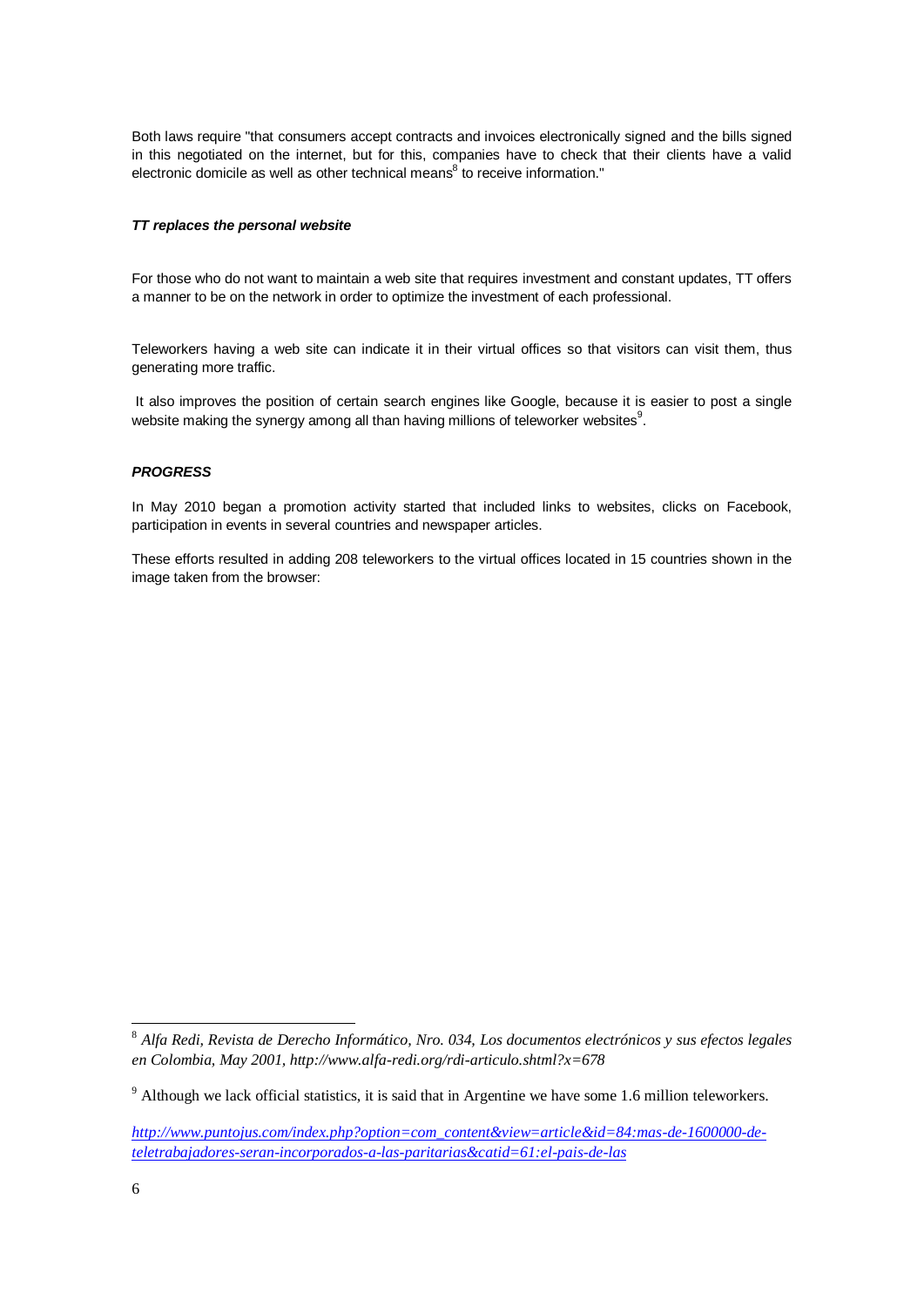

| <b>Activity</b>                                 | <b>Total</b>   |
|-------------------------------------------------|----------------|
| <b>Enterprise Administration</b>                | 8              |
| <b>Public Management and Administration</b>     | 1              |
| <b>System Analysis</b>                          | 3              |
| <b>Architecture</b>                             | 1              |
| <b>Counselling in Foreign Trade</b>             | 1              |
| <b>Counselling in Foreign Trade -</b>           |                |
| <b>Pensioner</b>                                | 1              |
| <b>International Legal Counsel</b>              | $\overline{2}$ |
| <b>Secondary Education Graduates</b>            | 5              |
| <b>Library Technology</b>                       | 2              |
| <b>Call Center</b>                              | $\mathbf{1}$   |
| <b>Education Sciences</b>                       | 3              |
| <b>Exercising Sciences / Physical Education</b> | 1              |
| <b>Physics</b>                                  | 1              |
| <b>Comestic and Foreign Trade</b>               | 1              |
| <b>Computing</b>                                | 5              |
| <b>Audio-Visual Communication</b>               | 2              |
| <b>Social Communication</b>                     | 6              |
| <b>Accounting/Auditing</b>                      | 18             |
| Law                                             | 6              |
| <b>Image and Sound Design</b>                   | 3              |
| <b>Outfit Design / Textiles / Fashion</b>       | $\mathbf{1}$   |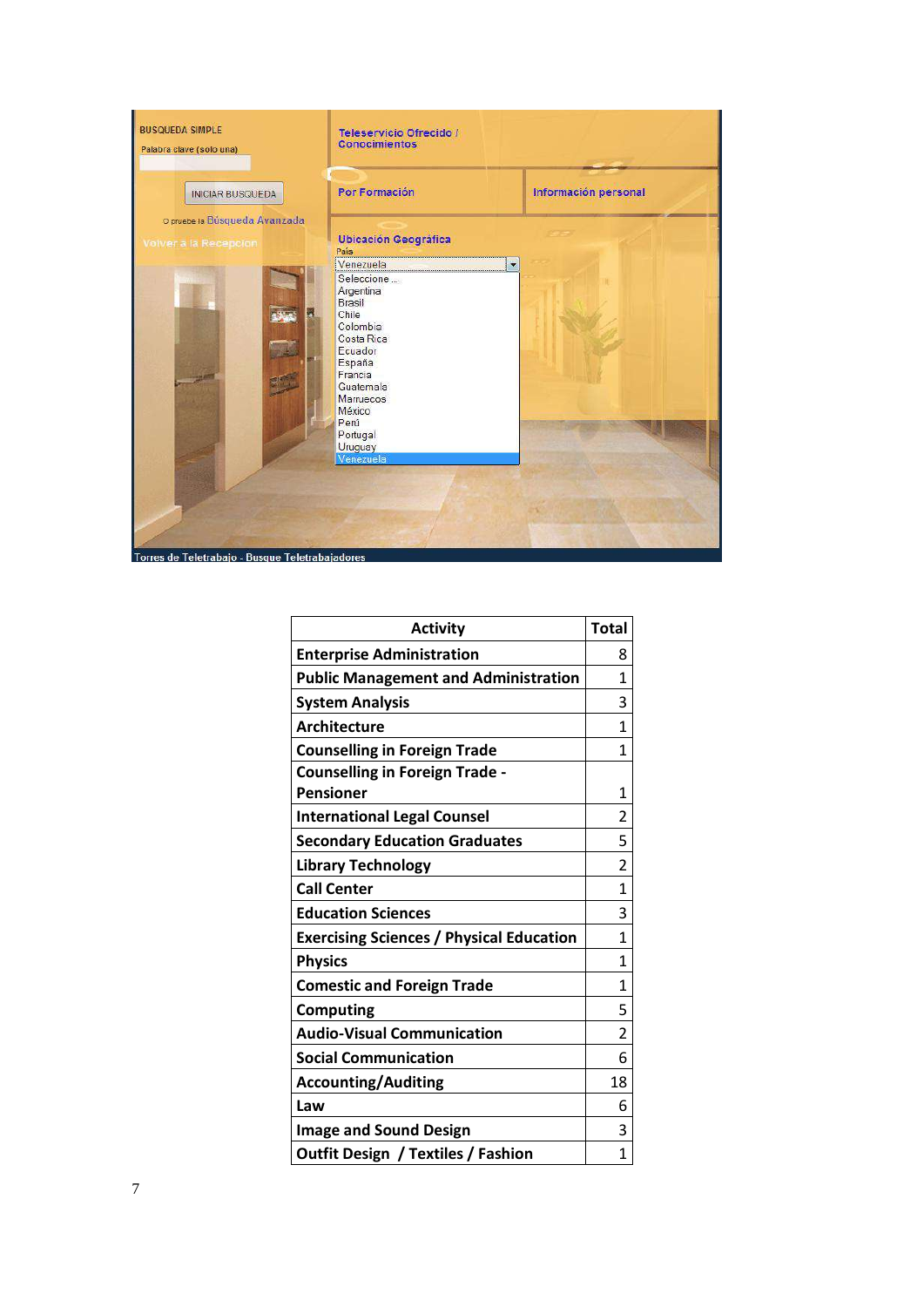| <b>Graphic Design</b>                | 9            |
|--------------------------------------|--------------|
| <b>Economics</b>                     | 2            |
| <b>Education</b>                     | 8            |
| <b>Finance</b>                       | 1            |
| <b>Hotel Administration</b>          | 1            |
| <b>Engineering - others</b>          | 3            |
| <b>Electrical Engineering</b>        | $\mathbf{1}$ |
| <b>Electronic Engineering</b>        | 4            |
| <b>Industrial Engineering</b>        | 2            |
| <b>Computing Engineering</b>         | 8            |
| <b>Chemical Engineering</b>          | 2            |
| <b>Telecommunication Engineering</b> | $\mathbf{1}$ |
| Literature                           | 5            |
| <b>Marketing</b>                     | 5            |
| <b>Environment</b>                   | $\mathbf{1}$ |
| <b>None</b>                          | 2            |
| <b>Nutrition</b>                     | 1            |
| <b>Dentistry</b>                     | 1            |
| <b>Others</b>                        | 4            |
| Landscaping                          | $\mathbf{1}$ |
| Journalism                           | 4            |
| <b>Commerce studies</b>              | 5            |
| <b>Processing / Total Quality</b>    | $\mathbf{1}$ |
| Programming                          | 2            |
| Psychology                           | 9            |
| <b>Advertising</b>                   | 2            |
| <b>Human Resources</b>               | 9            |
| <b>Public Relations</b>              | 2            |
| <b>Secretarial skills</b>            | 11           |
| <b>Industrial Safety</b>             | 9            |
| Sociology                            | 2            |
| <b>Technician</b>                    | 2            |
| <b>Information Technologies</b>      | 1            |
| <b>Telecommunications</b>            | 4            |
| <b>Social Works</b>                  | 1            |
| <b>Translation</b>                   | 5            |
| <b>Tourism</b>                       | 5            |
| ⊘                                    | 208          |

*Ages of teleworkers are:*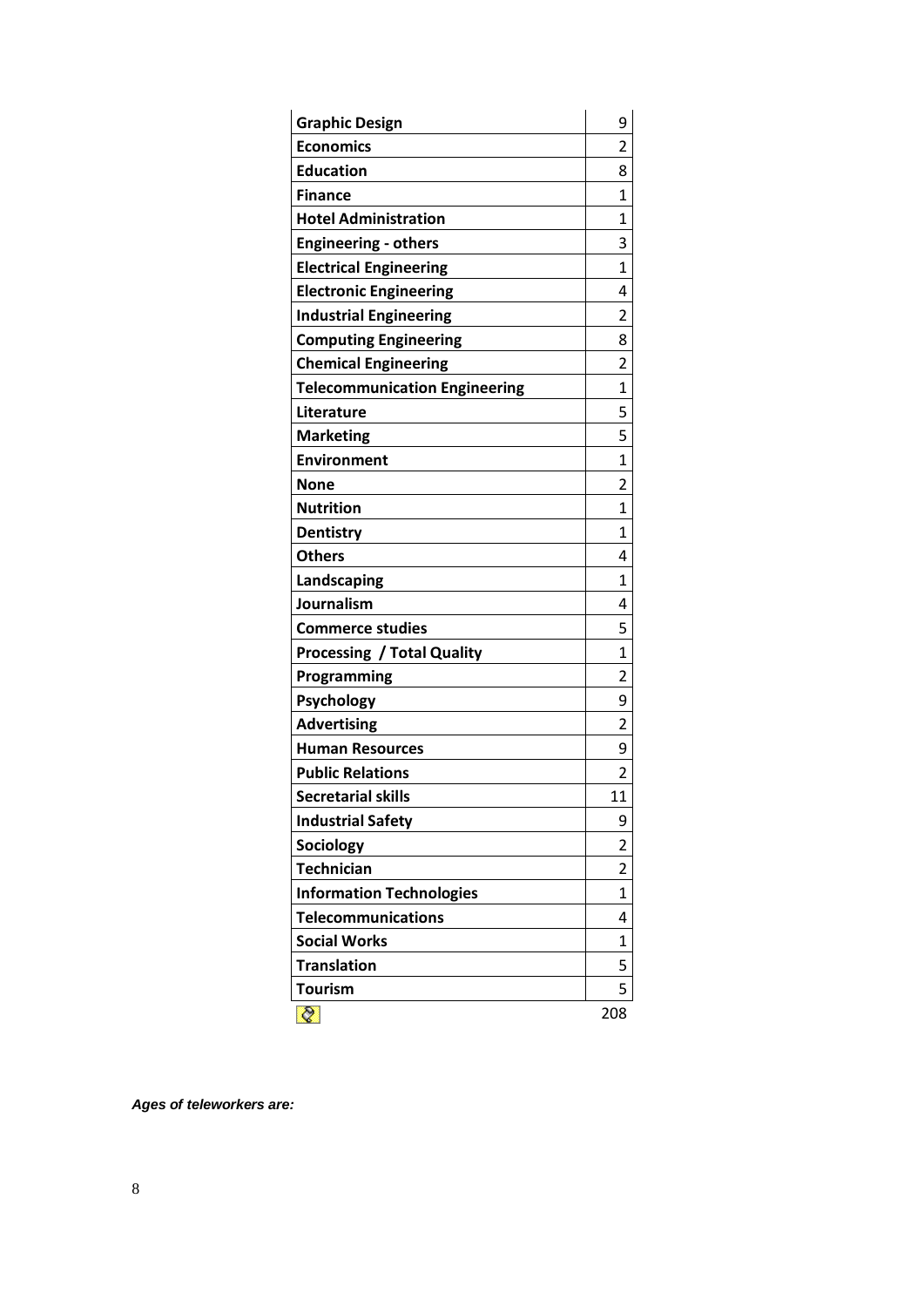| Age range             | Total |
|-----------------------|-------|
| Up to 18 years of age |       |
| 19-35                 | 71    |
| 36-45                 | 54    |
| 46-55                 | 48    |
| 56-65                 | 21    |
| Over 65 years of age  | 5     |

*And the classification according to gender is:*

| Gender | Total |
|--------|-------|
| Male   | 84    |
| Female | 124   |

The above tables show the variety of professions that can be included in this form of work. The most outstanding ones are accounting activities, auditing, business administration and secretarial skills. Then we find web designers, psychologists, human resources and industrial safety.

The largest age group corresponds to teleworkers between 19 and 35 years of age, representing 34% of these workers and after that we see that it becomes less relevant. It is also noted that most workers fall within the 19-55 age range. This group represents 83% of teleworkers.

As regards gender, 59,6% are women.

# **RESULTS OF THE SURVEY WITH TENANTS**

In order to prepare this paper a customized survey was conducted with 10 randomly selected tenants. The questions in the survey were as follows:

- 1 Why did you join Telework Towers?
- 2 What do you think are the benefits of having a virtual office in TT?
- 3 Do you think your opinions are being considered?
- 4 Do you think the price of \$ 25 or U.S. 7 is a fair value for this service?
- 5 What do you think of making a monthly training course certified by CEDTEL?
- 6 Do you think that telework is sufficiently known in the labor market?
- 7 Do you think that actions taken at TT are the correct ones?
- 9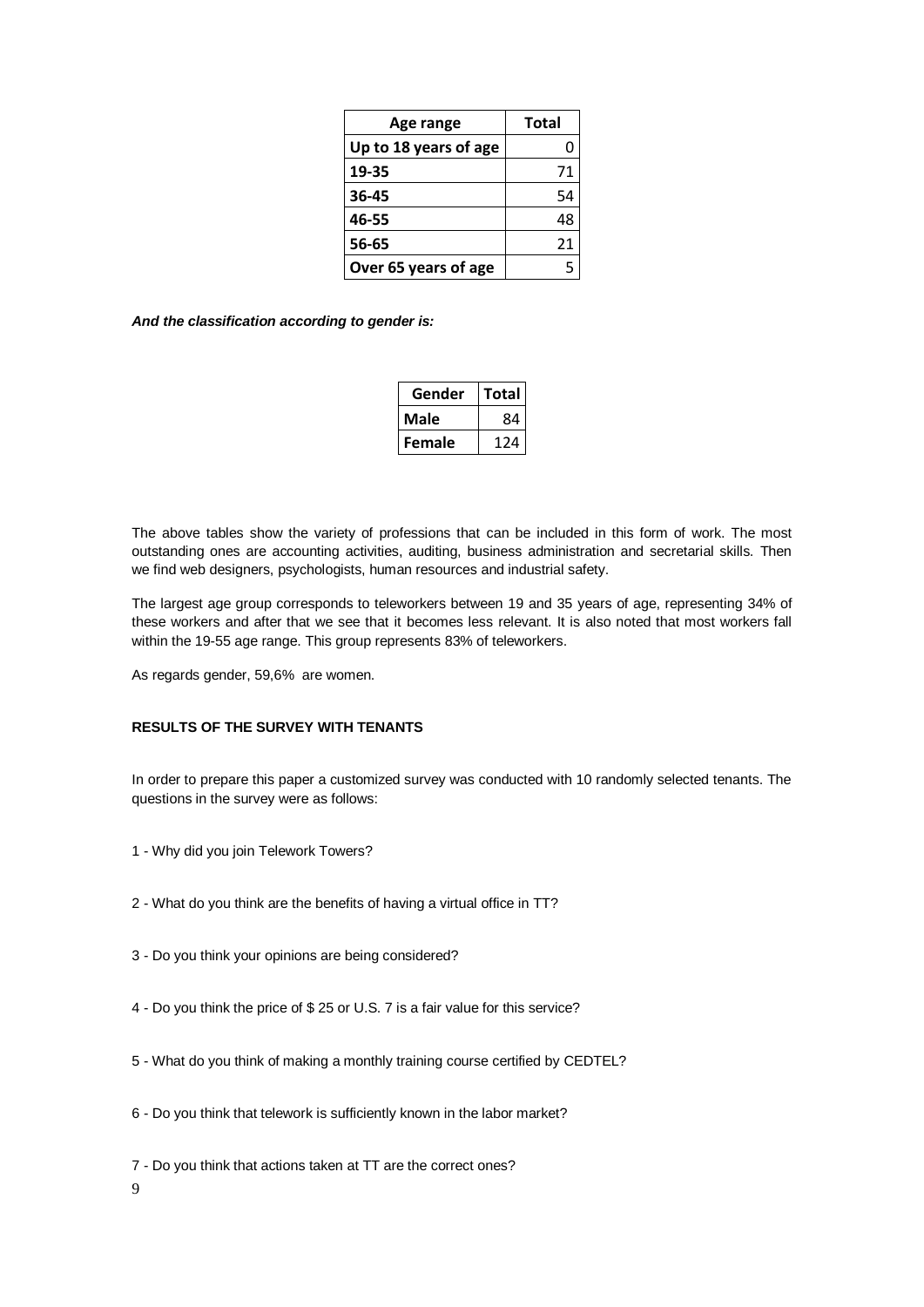- 8 What would you propose in order to improve TT?
- 9 Do you think that a web site such as TT was necessary?
- 10 Please let us know your comments and suggestions. They are welcome!

#### *We have grouped the responses as follows:*

Why have joined TT?

The answers are different in each case. Some were interested because they were already acquainted with telework, others because their need to work, some women because they are mothers of young children, and others because they were looking for a serious site to offer their services.

All of them coincide in that TT is necessary in present times, even though some of them have had no contacts from their offices.

#### *The main benefits that virtual tenants find are*:

- An innovative site, well organized and with future.
- It allows products or services to be presented with professionalism in a business environment.
- Permits teleworkers reunions.
- Teleworkers can have several bosses and a variety of jobs.  $\bullet$
- Services are offered with expanded geographical reach.  $\bullet$
- Reliability about my services is increased.
- Stronger professionalism at the time of presenting our products and services, with standards and norms clear to everyone.

#### *Costs*

Regarding the value chard, most respondents consider that it is affordable, but as many of them are still unemployed any cost is difficult to meet. The reason for TT not being a free service is precisely to increase commitment and participation of tenants. This allows economic independence and self-sustaining opportunities. For the time being, TT does not cover its own costs, but all the amounts collected are reinvested in advertising.

For those who are going through economic problems, TT offers the possibility of payment through services. One of the TT premises is egalitarian conditions for all.

#### *Opinions agreed by all*

TT was built based on the opinions of people who were interested in the project. At the beginning, participation was free for everyone to comment on their needs and their opinions on the site in the future.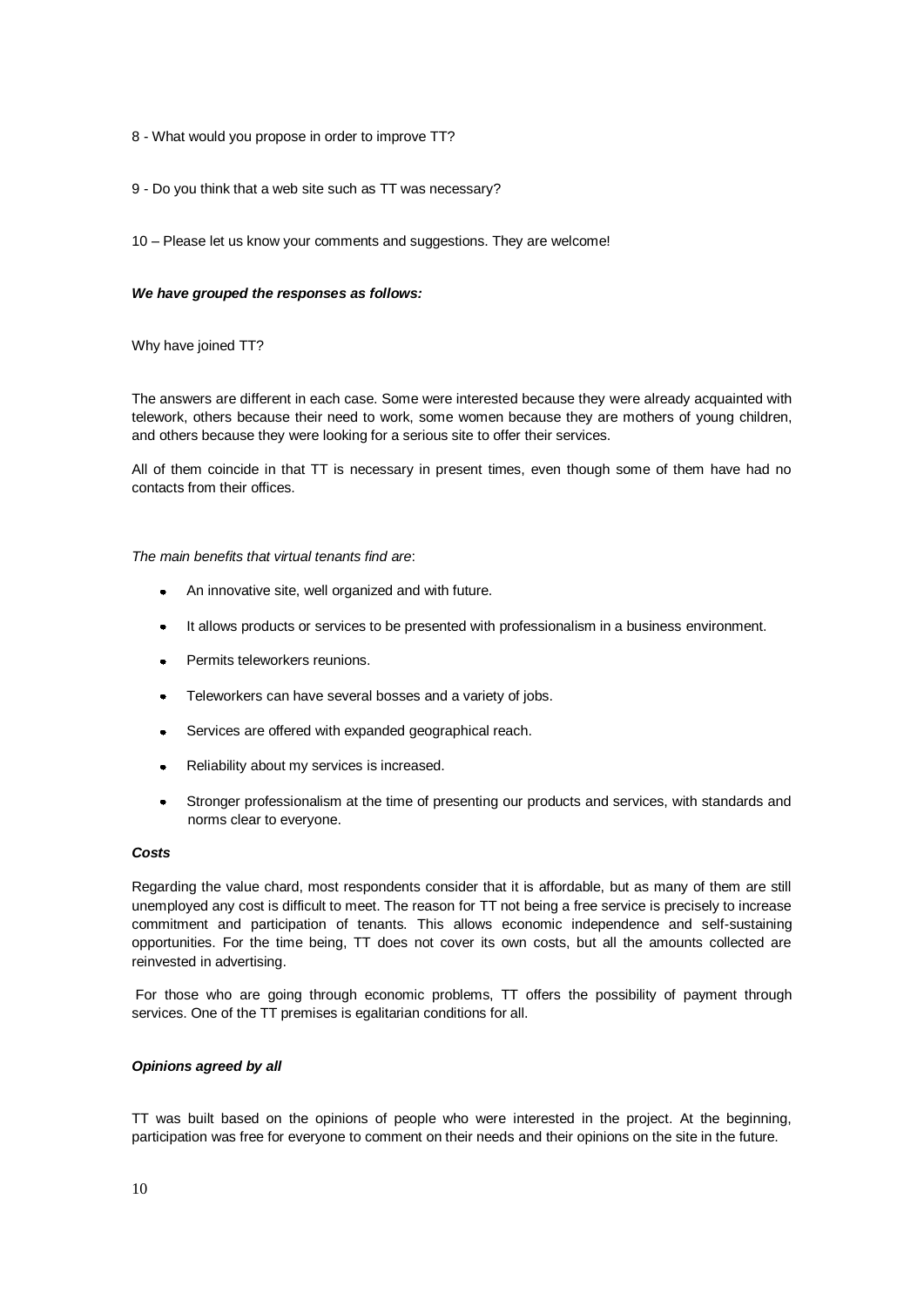This was useful to improve our search engine, details of the images, adding a tool room allowing users to have access to other benefits such as having a virtual classroom, service discounts, and the possibility to take CEDTEL courses for free, and so on.

The opinions of all those who participated were heard.

#### *Training*

.

All respondents without exception believe that training is essential in telework in order to increase labor development and the possibility to get trained and receive a certificate is an added value offered by TT

# *Knowledge of Telework by society*

All without exception have found that telework is still unknown by a large sector of society.

Some even claim that telework is not only little known and for that reason dissemination activities are an essential commitment for TT.

# *Suggestions received:*

• If possible, I would like meetings to take place every fortnight in order to keep closer contact and frequency of communications in the community.

• Go ahead!

• Present both assistants and secretaries in a similar manner in the search engine.

• I consider that TT should be more advertised among clients rather than users. I understand that this is business but its success depends primarily in capturing the attention of the demand. I believe that actions in this regard are not enough.

• Create ambassadors in each region in charge of disseminating the project.

# *DIFFICULTIES*

The following points summarize the main difficulties found to date. We have added some comments (see letters) and actions to some of them:

1. People expect that what is offered on the Internet is cost-free.

a. TT is a small-investment individual venture that had no sponsors or financial support. Therefore it requires the efforts of everyone, making growth slower and with the need of implementing communication strategies and payment alternatives for tenants in order to make TT self-sustainable.

2. Many people expect to receive working proposals immediately after an office is rented. However, the presence on the internet not always receives the response at the time it is expected.

. Capturing the attention of the demand is the most difficult task.

a. Ignorance on telework and doubts generated by recruitment make the capturing of potential clients more difficult.